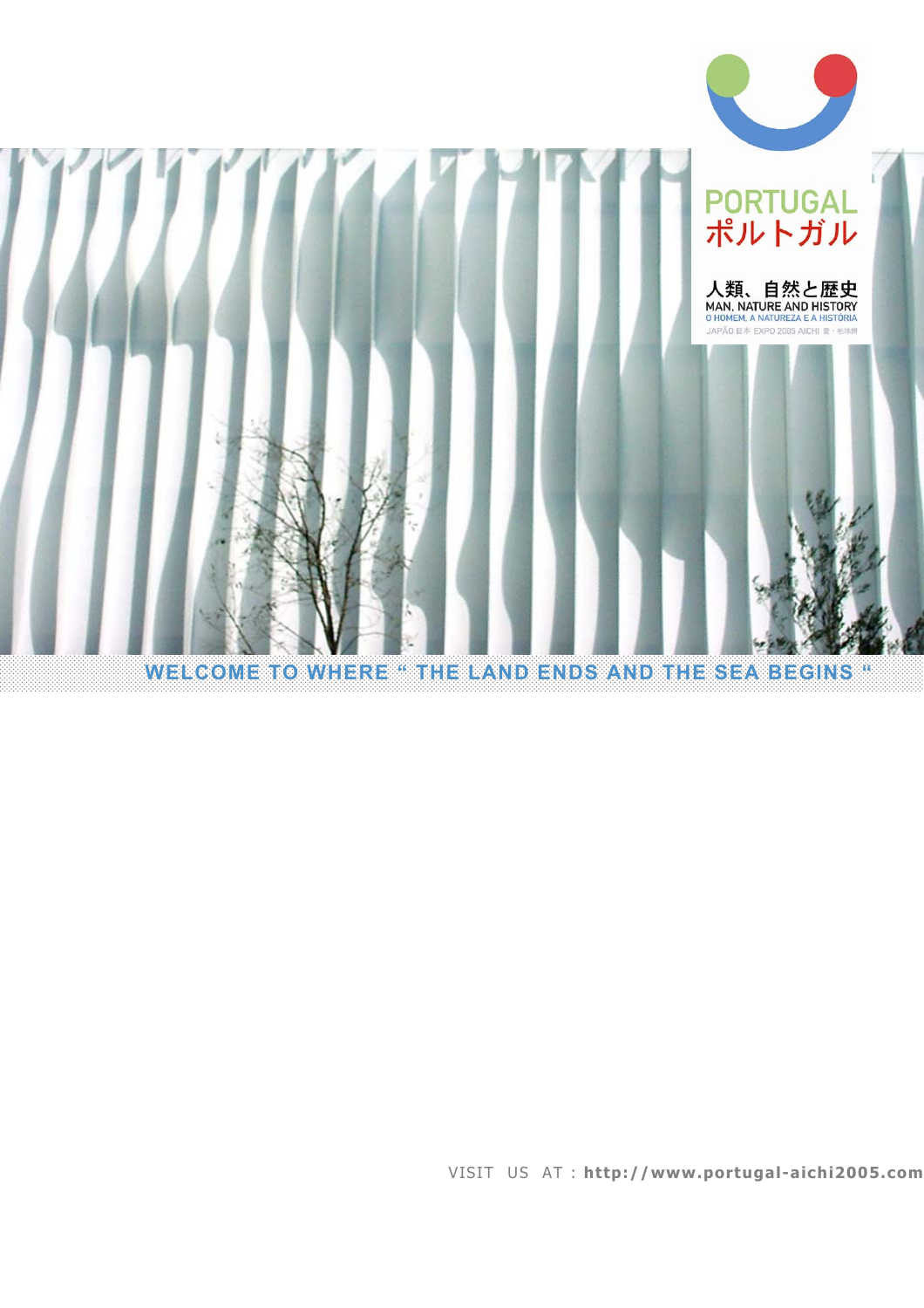

**TEAM AND PORTUGAL** 

### **MAN, NATURE AND HISTORY**

自然の叡智とは、必然的にいつも、人類が自然について識っている事柄そのものである。要するに自然自身は、人類を通じてのみ自分 が何であるかを知ることが出来る。何故なら、自身の意識は即ち智であるから。

別の言い方をすれば、誰であろうとも、何であろうと、自身が何であるかを知ることが出来るのは、その存在を意識し、そうであると 知った時以外にない。

聖書に現れる神ヤーヴェーは、真に単純に、「我はそうであるものである」、つまり、純粋に存在であり、その事の無限なる智と定義 される。凡ゆる場所に於けるあらゆる物であり凡ゆる物の全てである認識。

スペイン内戦中と第2次世界大戦中にポルトガルに住んでいたあるイベリア哲学者オルテガ・エ・ガセーは、「人類は自然の逃亡兵であ る」と言っていた。つまり、未だ自然の一部でありながら、既に外部から眺めている、なぜなら、次第に「自然な」普遍的法則論へ逃 避して行くからである。

子が自己を主張するために、その親や先祖達に対する同調と反対を同時に表明する様に。

自然と歴史は、こうした、人類と自然、意識とそうで在ることの発見をそれぞれ向き合わせて行った様々な出来事の物語である。

此の、智の経路のイラストとして、ポルトガル人達が自己の世界とは違った別世界、別文化を発見、或いは認識した、ポルトガル人の 歴史の数コマを選んだ。

この経路の道筋は、日本でのポルトガル人のプレゼンスにまつわる幾つかのエピソードによって形作られているが、然し又、世界的に コメントされた出来事(1755年の地震)、或いは、その当事者同様今日余り思い出されない(バルトロメウ・デ・グズモン、ヒマラヤ神父) 様な事も織り交ぜてある。

然し全ては、「陸終り、海始まる所」ロカ岬が出発点として予告する冒険に関する事であり、歴史を通じて、如何に人類の希望と意志 が自然の発見と理解を行なって来たかの例である。

大航海時代初期には僅か百万人余りだったポルトガル民族の意志が、恐らくヨーロッパ及び世界美術の最も印象的な群像、15世紀の聖 ヴィセンテのパネルに描かれている人々の顔に現れている。此のパネル画は、現在リスボンの国立古美術館が所蔵している。

Nature and History are a tale of those events that confronted man with nature, the conscience with the being that is discovered.

As an illustration of this cognitive process, we chose some examples from the history of the Portuguese in the discovery or consciousness of other worlds and other cultures. The symbolic path of this itinerary bases itself on some examples chosen among episodes of the presence of the Portuguese in Japan, but also on events that were known worldwide ( the earthquake of 1755) or are less recalled nowadays as are their protagonists (Bartolomeu de Gusmão, Father Himalaya).

But everything refers itself to an adventure symbolized by Cabo da Roca "where the land ends and the sea begins", as departure of the hope and the will of men in the discovery and knowledge of nature throughout history.

Of this will of a people that, in the beginning of the great discoveries counted with little more than a millions souls, give testimony those represented in what is probably the most impressive collective portrait in European and world art: the Paineis of São Vicente painted in the XV century, nowadays in the National Museum of Ancient Art in Lisbon.

A Natureza e a História constituem a narrativa desses acontecimentos que foram confrontando o Homem com a Natureza, a Consciência com o ser que vai descobrindo.

Como ilustração desse percurso cognitivo escolhemos alguns exemplos da História dos Portugueses na descoberta ou tomada de consciência de outros mundos e outras culturas.

O percurso simbólico desse itinerário apoia-se em alguns exemplos escolhidos entre episódios da presença dos Portugueses no Japão, mas também em acontecimentos mundialmente comentados (o terramoto de 1755) ou menos recordados hoje em dia, como os seus protagonistas (Bartolomeu de Gusmão, Padre Himalaia).

Mas tudo se refere a uma aventura que o Cabo da Roca, "onde a terra acaba e o mar começa", prenuncia como partida da esperança e da vontade do Homem na descoberta e conhecimento da Natureza ao longo da História.

Dessa vontade de um povo que, no início das Grandes Descobertas, contava com pouco mais de um milhão de almas, dão testemunho os que compõem aquilo que talvez seja o mais impressionante retrato colectivo da arte europeia e mundial: os rostos dos painéis de S. Vicente, do século XV, hoje no Museu Nacional de Arte Antiga, em Lisboa.

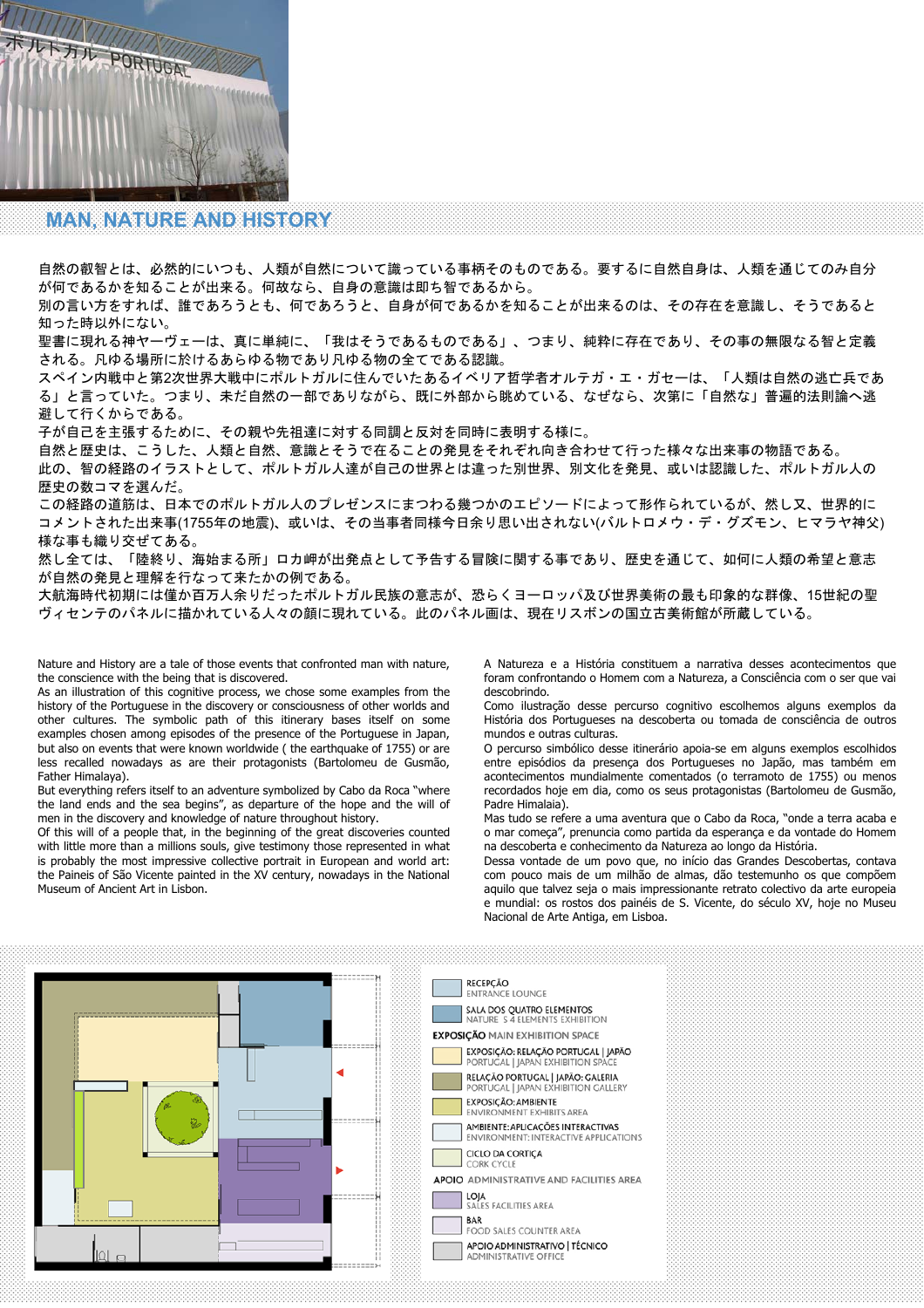





### **SALA DOS 4 ELEMENTOS . NATURE´S FOUR ELEMENTS**

Entering the Portuguese Pavilion we find ourselves within the heart of nature and feeling its four elements : the earth and the air, the water and the fire – all present through the images of the "laurissilva" forest in Madeira, the sky of Portugal, the Atlantic Ocean at Cabo da Roca and the vulcano of Pico in the Azores Islands.

ポルトガル館に入ると自然の中心に立って四大(地、水、火、風)を眺め ることが出来ます。自然界を構成する四つの元素が、マデイラ島のラウリ シルバ森林、ポルトガルの空、ロカ岬の大西洋、そしてアソーレス諸島の ピコ火山によって表されています。

Ao entrarmos no Pavilhão de Portugal encontramo-nos no coração da Natureza e a sentir os seus quatro elementos: a terra e o ar, a agua e o fogo – todos presentes através das imagens da Laurissilva na Madeira, do céu de Portugal, do Oceano Atlântico no Cabo da Roca e do Vulcão do Pico nos Acores.

Aqui começa a nossa aventura e a nossa esperança olha o infinito.

**WHILE WAITING YOU CAN ENJOY VISITING PORTUGAL FROM THE SKY \_ Portuguese Tourism Office** 

#### **GALLERY . GALERIA**





Lisbon, in the XVI century, was one of the wealthiest cities of the world, and also the most cosmopolitan. It was in Lisbon that Saint Francis Xavier, born in Navarra, asked King D. João III to send him to the Portuguese Missions in the Orient. He arrived, as a Portuguese subject, in 1549, six years after the first Europeans : the Portuguese who introduced the gun.

Saint Francis Xavier symbolizes the introduction of Christianity in Japan, but appears also in the context of a period in which new species of plants, animals, technologies, behaviours and a new trade with foreigners were introduced in the country of the rising sun.

16世紀のリスボンは、世界で最も大きく、最も裕福な都市の一つであり、又間違いなく最も国際的な都市でした。そして、このリスボンで、ナヴ ァラ生まれの聖フランシスコ・シャヴィエル(ザビエル)が、当時のポルトガル国王ドン・ジョアン三世に対し、東方にあるポルトガル占有教区 へ、伝道のため、自身の派遺を要請したのです。

つまり聖フランシスコ・シャヴィエル(ザビエル)は、ポルトガル国王の臣下として1549年に、最初のヨーロッパ人、鉄砲を持ってきたポルトガル 人上陸の6年後に、日本へ来たのです。

聖フランシスコ・シャヴィエル(ザビエル)は、日本キリスト教布教のシンボルですが、また同時に、この日出ずる国へ新しい動植物、新しい技術 や文化、習慣、そして異国人との新しい交易などが導入された時代背景を連想させます。

Lisboa, no século XVI, era uma das maiores e mais ricas cidades do mundo, certamente a mais cosmopolita. Foi em Lisboa que S. Francisco de Xavier, nascido em Navarra, pediu ao rei de Portugal, D. João III, que o enviasse a missionar nos territórios do Padroado Português do Oriente. Foi, pois, como súbdito do rei de Portugal que chegou ao Japão em 1549, seis anos depois de terem desembarcado os primeiros europeus: os portugueses que trouxeram o teppo.

S. Francisco Xavier simboliza a introdução do cristianismo no Japão, mas surge também no contexto de um período em que se introduziram no país do Sol Nascente, novas espécies vegetais e animais, novas tecnologias, usos e costumes, e um novo comércio com outros povos.

The XVIII century is marked by the terrible earthquake of 1755 which completely destroyed Lisbon, the capital city of Portugal, one of the most beautiful and important cities of its time.

Several important monuments, such as the Tower of Belém and the Jerónimos Monastery classified nowadays as World Heritage and of the Manuelino Period, an expression of the late gothical style of the 16th century, as well as the Aqueduct das Águas Livres, an outstanding example of the Portuguese architecture and engineering that was spared from disaster.

In 1904, in the World Exposition of St. Louis, USA, Father Himalaya, was awarded the first prize for the "Pirelióforo", the first invention to use solar energy to produce a temperature of 3500 degrees Celcius, by the reflection and concentration of solar raysin in an immense parabolic disc.Father Himalaya intuition that solar and other renewable energies could become the power of the future – and his effort in the development of ecotechniques – made him a pioneer of what we call today sustainable ecological development.

十八世紀は、ポルトガルの首都であり、その当時の世界で最も美しく、また重要な都市であったリスボンが完全に破壊された1755年の大地震に よって強く印象付けられています。

しかし、16世紀ポルトガル遅咲きゴシックの精華、マヌエリーノ様式の重要建造物で、世界文化遺産にも指定されているベレンの塔、ジェロニモ ス修道院、そして18世紀ポルトガルの建築及び土木工学の傑作であるアグアス・リヴレス水道橋等はこの地震による破壊を免れました。

1904年に、マヌエル・アントニオ・ゴメス(1886−1933)ことヒマラヤ神父は、アメリカのセィント・ルイスで行なわれた国際博覧会で賞を獲得、 彼の発明したピレリオーフォロは巨大なパラボラで太陽光を反射、集中させて摂氏3500度の高温を生み出す世界最初の太陽エネルギー利用機器 でした。

太陽エネルギーを始め、他のリニューアルエネルギーが未来のエネルギーとなる可能性を見抜いた直感−そして自然利用技術開発に注いだ努力− が、ヒマラヤ神父をして、生物環境学的に維持可能な発展、と、今日呼ばれる物のパイオニアたらしめたのです。

O século XVIII é marcado pelo terrível terramoto de 1755 que destruiu completamente Lisboa, capital de Portugal e uma das cidades mais bonitas e importantes do tempo.

À destruição escaparam importantes monumentos do período manuelino, expressão portuguesa do gótico tardio no século XVI, como a Torre de Belém e os Mosteiro dos Jerónimos, hoje classificados como património da humanidade, mas também esse exemplo notável de arquitectura e engenharia portuguesas do século XVIII que é o Aqueduto das Águas Livres.

Em 1904, na Exposição Universal de St. Louis, nos EUA, Manuel António Gomes, o padre Himalaia é premiado pelo seu pirelióforo, o primeiro engenho de aproveitamento da energia solar, produzindo uma temperatura de 3500 graus centígrados pela reflexão e concentração de raios solares através de uma imensa parabólica. A intuição do padre Himalaia de que a energia solar e as outras energias renováveis poderiam vir a tornar-se a energia do futuro – e o seu esforço no desenvolvimento de ecotécnicas – tornam-no o precursor do que hoje se designa como desenvolvimento ecologicamente sustentável.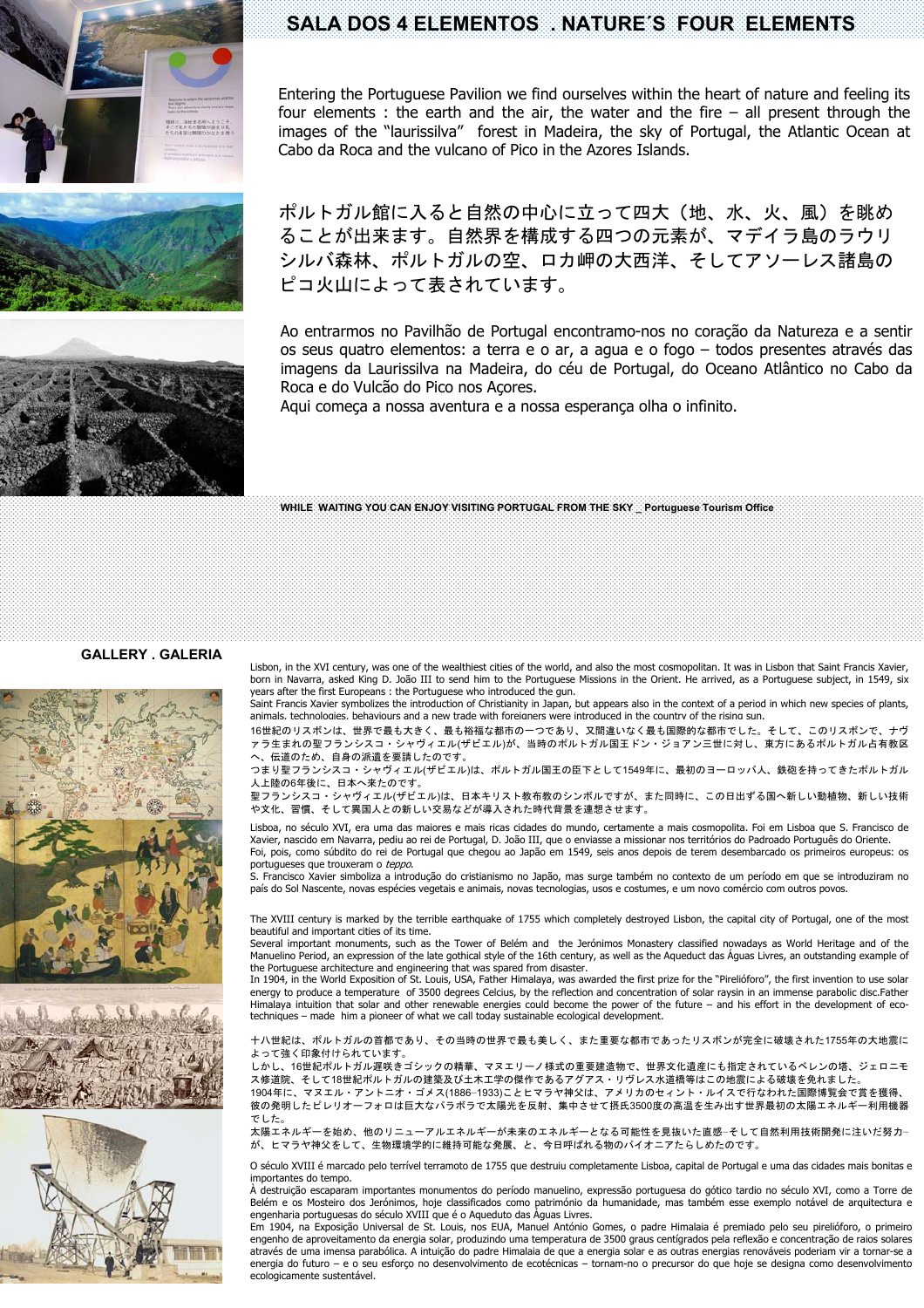

Políptico atribuído ao pintor português Nuno Gonçalves (2.ª metade do século XV) em que a força telúrica dos quatro elementos fundamentais da Natureza se reflecte na fisionomia daqueles portugueses que, com as grandes descobertas, irão iniciar a aventura da globalização da terra.







Every four years the town, village of Campo Maior is decorated with paper cutouts of flowers in a veriety of colors. An art performed by the local community in the tradition of man's homage to nature by reproducing it.

#### カンポ・マイオールの花祭り

4年ごとに、カンポ・マイオールの村は、色とりどりの紙で切り抜 かれた花で飾られます。村人達によって行われるこのお祭りは、自 然を真似ることによって敬意を払う伝統芸術です。

#### **Festa das Flores em Campo Maior**

De quatro em quatro anos, a vila de Campo Maior cobre-se de flores recortadas em papel de muitas cores, arte realizada pela comunidade local na tradição do modo do homem homenagear a Natureza, reproduzindo-a.

#### **The omnipresence of stone**

Stone in its most varied forms is present everywhere in Portugal from schist and granitique soils where great wines are grown, to the prehistoric monuments which preceded the great Roman, Gothic, Manueline and Barroque constructions that the art of the Portuguese took to other continents, in some cases transporting there the stone for the buildings as ballast for their vessels.

#### あらゆる所で見られる石

石はポルトガルの至るところで、様々な形で見ることが出来ます。 最高のワインを生み出す粘板岩や花崗岩質土壌から、前史時代の遺 跡を経て、ロマネスク、ゴシック、マヌエリーノ、バロック等、 様々な建築様式はポルトガル人によって他の大陸まで多くの場合、 船底のバラストとして積み込まれた建築用の石と共に伝えられたの です。

#### **A omnipresença da pedra**

A pedra, nas suas mais diferentes formas, está em todo o lado em Portugal, desde os solos xistosos e graníticos onde se criam grandes vinhos, até aos monumentos pré-históricos que antecederam as grandes construções românicas, góticas, manuelinas e barrocas que a arte dos portugueses levou até outros continentes, por vezes transportando para lá a própria pedra para os edifícios como lastro dos seus barcos.



#### **Cork gathering**

The cork oak, who's most extensive forest is located in Portugal, every nine years supplies mankind with it's "skin", with witch so many objects and utensils are made.

This is the oldest example of a sustainable use of a natural resource.

#### コルクの採取

ポルトガルにその最大の群生林を持つソブレイロ(コルク樫)は、 9年ごとに自分の「皮膚」を人間に提供し、私達はそれを様々な製 品に仕上げます。恐らく、これは世界最古の維持可能な自然再生利 用産業でしょう。。

#### **Recolha da cortiça**

O sobreiro, cuja mais extensa floresta se encontra em Portugal, dá, de nove em nove anos, a sua "pele" ao Homem que com ela cria inúmeros objectos e utensílios. Eis, talvez, o exemplo mais antigo de aproveitamento sustentável de um recurso natural.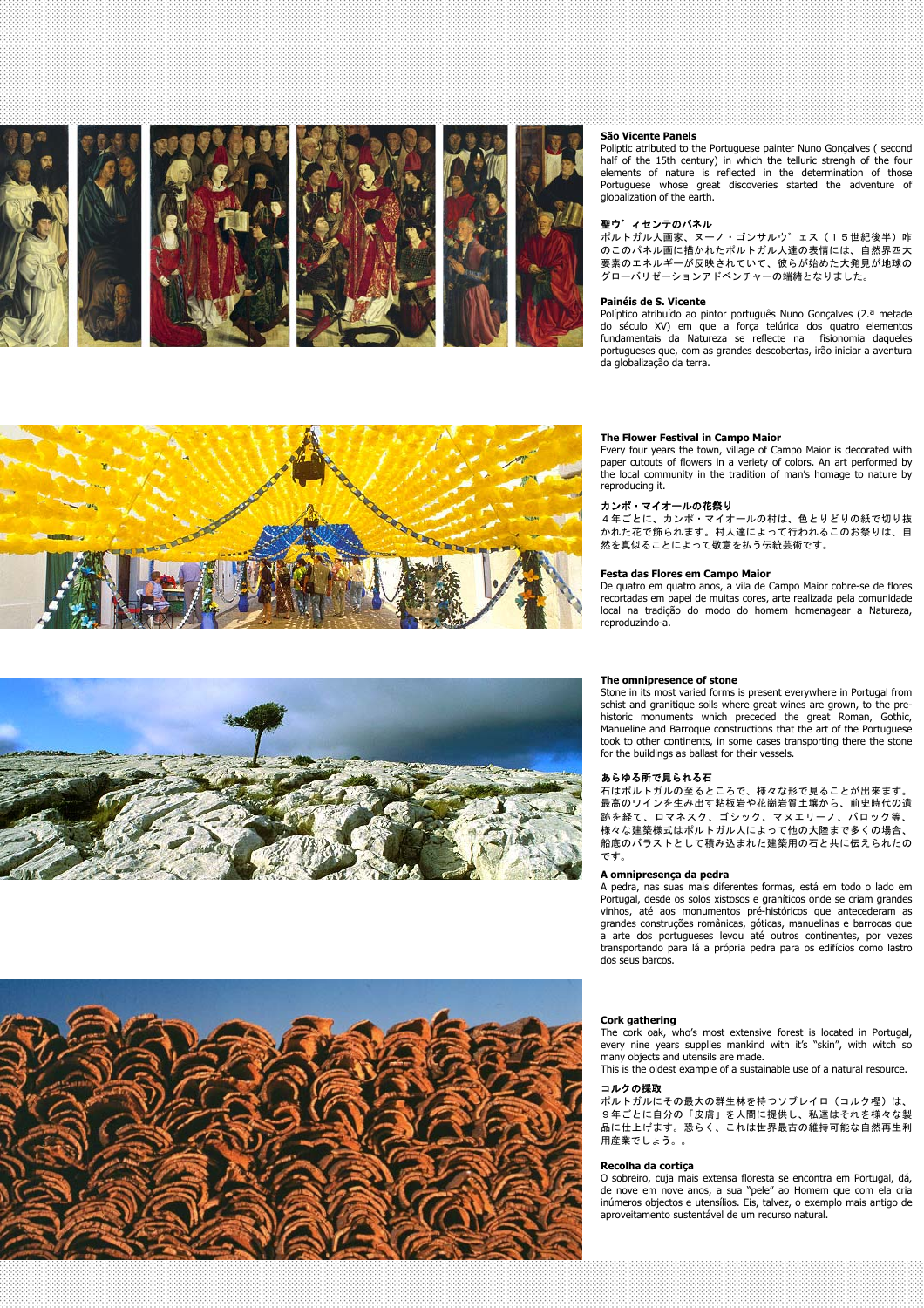





#### **Cork : a remarkable product .** コルク:驚くべき産物 **. Cortiça : um produto extraordinário**

Cork comes from the bark of the cork oak tree. It is made of millions of cork cell, each functioning as a miniature sound and thermal insulator, and as pressure and shock absorber.

Cork only exists in Portugal and six countries of the Western Mediterranean Basin: Spain, France, Italy, Morocco, Algeria and Tunisia. Portugal has 30 % of total cork forest tree in the world; produces more than 51 % of the cork and transforms around 75 % of the total cork production.

A completely natural product, cork is harvested without damaging or chopping down a single tree. Cork is the ultimate environment friendly product.

#### コルクはコルク樫の樹皮から生まれます。

コルクは何百万もの微細な細胞から成っています。その微細な細胞が遮音材や断熱材、緩衝材の役目を果たします。

コルクはポルトガルの他に地中海沿岸のスペイン、フランス、イタリア、モロッコ、アルジェリア、そしてチュニジアの6カ国だけに生育 しています。

世界のコルク樫の森林は、ポルトガルが30%を占めています。コルク原料の50%以上をポルトガルが産し、コルク製品としては全体の およそ75%を製造しています。

コルクは木を伐採せずに収穫できる100%天然素材です。コルクは究極の環境にやさしい製品なのです。

A cortiça provém da casca do sobreiro. É constituída por milhões de células, cada qual funcionando como isolante acústico e térmico, e amortecedor em miniatura de pressão, absorvendo os choques.

A cortiça só existe em Portugal e seis países da Bacia Mediterrânea Ocidental: Espanha, França, Itália, Marrocos, Argélia e Tunísia. Portugal tem 30 % da totalidade da floresta de sobreiros existente no mundo; produz mais de 51 % da cortiça e transforma 75 % do total da produção de cortiça.

A cortiça, um produto absolutamente natural, é colhida sem danificar ou abater uma única árvore. A cortiça é o produto amigo do ambiente por excelência.

#### **Some industrial applications:**

Natural, technical and agglomerated cork stoppers; spacecraft thermal protection; ルク栓、テクニカルコルク栓 automobile engine, transmission and valve 航空宇宙:スペースシャトルの断熱材 gaskets; expansion joint and vibration 自動車:エンジン、ミッション、ガスケット control materials for roads, bridges and railway construction; home construction 住宅:遮音、断熱、防振 clothing and fashion accessories.

acoustic, insulation materials; home and ファッション:靴、洋服、その他アクセサリー<br>office decoration: floor and wall; footwear, 大担模十木構築·道路、橋梁、鉄道用エキス 産業用途 ワイン&スピリッツ用:天然コルク栓、圧搾コ 住宅&オフィス:フローリング、装飾用品 大規模土木構築:道路、橋梁、鉄道用エキスパ ンションジョイント、防振材

#### **Algumas aplicações industriais:**

Rolhas naturais, técnicas e aglomeradas; protecção térmica de naves espaciais; materiais de construção para isolamento acústico, térmico e anti-vibrático; juntas de expansão e materiais de controlo de vibrações para estradas; decoração de casa e escritório: pavimentos e acessórios.

**EXHIBITION OF CORK DESIGN OBJECTS by Portuguese designers** The image above shows one piece from this exhibition, a bird from a collection of bath cork toys, designed by Francisco Providência.



#### **MANKIND, the perception of the other.** 人類、他の認識 **. HOMEM, a percepção do outro**

The great discoveries that the Portuguese began and conducted revealed also how human beings, relating themselves differently with nature, because of the variations of the lands and climates in which they inhabited, were producing different cultures that when perceived from the outside would create a sense of surprise by the clothing, gastronomy, habits and religions.

今日では、人類同一起原説についての疑問は僅かしかありません。ポルトガル人科学者のクララ・ピント・コレイアは、象徴的に「イヴの卵巣」と名付 けられた自著のなかでこの問題について書いています。 ポルトガル人たちが先鞭をつけ、そして進めていった大発見(大航海時代)は更に、人類がその住み着いた土地の土質と気候の相違故に、自然とも異なっ

た付き合いをして、それぞれ異なった文化を育み、衣服、料理、習慣、宗教等の違いで、外部から眺める者を驚かせたのです。 As grandes descobertas que os portugueses iniciaram e conduziram revelaram ainda como os seres humanos, relacionando-se diferentemente com a

natureza pela variação das terras e climas onde habitavam, foram produzindo culturas diversas que, percebidas de fora, surpreendiam pelo vestuário, pela gastronomia, pelos costumes e religiões.<br>Mas foi pela análise das diferenças e da percepção delas ao longo da história que nos fomos aproximando da comunidade global em que viveremos no

futuro, prefigurada já hoje pelos pluralismos religiosos, culturais e políticos onde também nos vamos descobrindo nos outros.

**NATURE, the Portuguese environment**  自然、ポルトガルの環境 **NATUREZA, o ambiente português** 

**Interacting with the visitor, a screen on the floor offers an animation of the bottom of the sea when the water, the flora and fishes change colours and behaviour following people´s stepping on it. Also, a tangitable gives the opportunity of playing with simulation of pollution and water treatement.** 

対話式の床スクリーンは海底をアニメーション化 しており、見学者が上を通ると、水、植物相およ ・・・・・・・・・・・・・・・・・・・・・・・・・・・・・・。<br>「ター「タンジテーブル」では、汚染およ 又、「タンジテーブル」では、汚染および水処理 のシミュレーションをしながら遊ぶことが出来ま す。

**Interagindo com os visitantes um ecrã no chão apresenta uma animação do fundo do mar onde as águas, a flora e os peixes mudam de cor e de comportamento na sequência da passagem das pessoas sobre ele.** 

**Do mesmo modo, uma mesa tangível dá-nos oportunidade de jogar com simulações de poluição e tratamento das águas.** 

In Portugal, throughout the centuries, the genius of the people went on building villages and spots where the people could benefit optimaly from the land, the sun, the air and the water that sorrounded them, to responde to the real or potencial threats of their enemies thus building fortresses or, more hopefully, places of cult and religious comunication or futher more designing gardens and horticultural plots in which vegetable species stemming from other continents and climates were experimented and developed like the "japoneiras" ( camellias).

ポルトガルでは何世紀もの間、その民族の気質が、其所の環境を取り巻く土地、太陽、空気、 して水を最大限に利用出来る集落や小村を造って来ましたが、又、敵からの現実的或いは予想可 能な脅威に備えるための城塞、更に希望を込めて.....宗教的交感の場を造り、畑、庭園等で他の 大陸、異なる気候をもった所から来た植物をを実験栽培し、推進しました。ジャポネイラ(日本 の物の意=椿)がそうである様に。

Em Portugal, ao longo de séculos, o génio do povo foi construindo aldeias e lugares onde os homens pudessem beneficiar optimamente da terra, do sol, do ar, e da água que os rodeavam, mas também teve de responder ás ameaças reais ou potenciais dos seus inimigos construindo fortalezas, ou, mais esperançosamente, lugares de culto e comunicação religiosa, ou ainda desenhando jardins e hortas em que se experimentaram e desenvolveram espécies vegetais provenientes de outros continentes e climas como as japoneiras.

**HISTORY, the routes of Man through nature .** 歴史、自然の中の人類の歩み **HISTÓRIA, as rotas do Homem pela Natureza** 

Finally, summarising in an itinerary that is simultaneously historic and present the relations that the "others" find in Portugal, with themselves, with nature and history through places and monuments, many of which are classified by UNESCO as World Heritage.

そして最後に、歴史的であると同時に現代でもあるこの行動予定の中で、「他所の人たち」がポ ルトガルで自分自身と出会い、自然と歴史を、多くの場所やモニュメントを通じて発見します。 (これらの場所やモニュメントの多くは、ユネスコの世界文化遺産に指定されています)

Finalmente, resumindo num itinerário simultaneamente histórico e actual as relações que os "outros" encontram em Portugal, consigo próprios, com a Natureza e a História, através de lugares e monumentos ( muitos destes classificados pela UNESCO como Património da Humanidade).



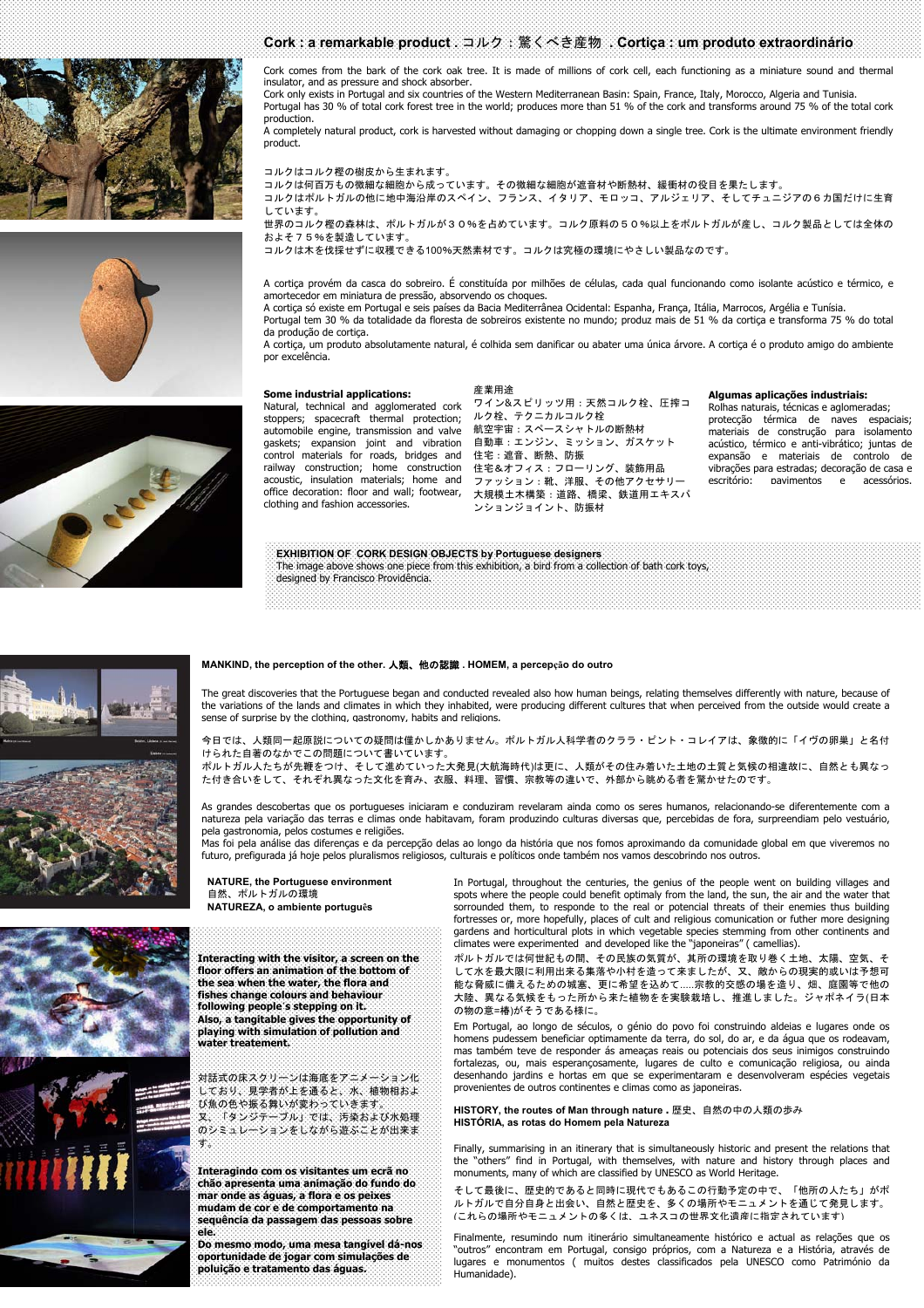





The restaurant is an outlet for take away of some Portuguese specialities (appetizers and desserts) and a meeting point with Portuguese wines, beer , juices and coffee, also served for tasting.

Besides food and drinks, including premium olive oil, honey and salt flower, the shop is exhibiting and selling gadgets and memorabilia, but also eco-design products specially conceived for this occasion by Portuguese criatives who present a wide range of unique artworks, from dolls to jewelry, from ceramic pots to ladies garments and bags. The concepts behind those collections are : recycling, tradition and innovation.

The participation of the Portugal Pavilion in the Eco-money project underlines its capacity to offer new products that promote love and respect of Nature.

While at the shop the visitor will meet some of the most significant Portuguese personalities from literature to music, and enjoy a moving lighting sculpture, placed above the counter, from the Portuguese artist – José de Guimarães welknown for is work in Japan. This drawing inspired (as well as other contents of the exhibit) a limited collection of hand painted tiles, signed by the artist.

characteristics.

レストランはお持ち帰り用のポルトガル料理 (前菜やデザート)とポルトガルのワイン、ビ .<br>*・*ル、ジュース、コーヒー等を取り揃えてお り、試食と試飲も出来ます。

売店ではオリーブオイル、はちみつ、食塩等を - - - -<br>含めた食品や飲料の他に、お土産品、そして 愛・地球博のためにポルトガルの芸術家によっ て創造された人形、ぬいぐるみ、宝石、陶器、 衣類、鞄等は、リサイクル、伝統、創造をテー マにした珍しいエコデザイン商品も取り揃えて おります。

エコマネープロジェクトに参加することによっ てポルトガル館は自然への愛と尊敬を促進する 新製品の提供を進めています。

又、ポルトガルの文学や音楽と出会いながら、 バーカウンターの上を飾る、ポルトガルの芸術 .<br>家ジョゼ・デ・ギマラインスの光の彫刻を鑑賞 。<br>するのも良いでしょう。この彫刻から得たイン スピレーションを元に芸術家によって手で描か れた署名入りの限定タイルコレクションもあり ます。

O restaurante é um ponto de venda para fora de algumas especialidades Portuguesas (aperitivos e sobremesas) e um ponto de encontro com vinhos, cerveja, sumos e café portugueses, também servidos para prova. Além de produtos alimentares e bebidas, incluindo azeite, mel e flor de sal, a loja expõe e vende acessórios e memorabilia, mas também artigos de "ecodesign" especialmente concebidos para esta ocasião por criativos portugueses que apresentam uma larga gama de peças únicas, desde bonecos a joalharia, desde cerâmica a acessórios têxteis para senhora e bolsas. Os conceitos inspiradores dessas colecções são: reciclagem, tradição e inovação.

A participação do Pavilhão de Portugal no projecto "eco-money" é significativa da sua capacidade de apresentar produtos que promovem o amor e o respeito pela Natureza. Ainda na loja o visitante poderá conhecer os autores de obras, da literatura à música, representativas da cultura Portuguesa e desfrutar da escultura de luz, colocada acima do balcão do bar, do artista português – José de Guimarães – também conhecido no Japão. Este desenho deu origem a uma pequena edição de azulejos pintados à mão e assinados pelo artista.

Introducing Hokkaru recycling

This pack material is made from laminated PE film on one side with several layers waterproof paper on the other, with a waterproofing agent applied to the inside of each of these layers, and it is also compatible with microwave oven heating. After use, it can be recycled as used paper, and it presents no food hygiene problems.

Since the paper is not in direct contact with the food, the pack material can be sent out for recycling straightaway, without the need of washing the pack.

In addition, when this material is being made into packs, the adhesion process is performed ultrasonically without the use of a chemical adhesive, so there are no problems with regard to food sanitation. The packing process also helps prevent liquid leakage by folding the overlap width rather than cutting it.

リサイクル紙容器「ホッかる」の特徴 誰でも、いつでも、どこでも、特別の器 具も必要なく、内側のフィルムと外側の 紙容器が分別できます。その上、分別し た紙容器は、簡単に展開して1枚の紙に 戻ります。リサイクルするために保管す るにも運搬するにも小さなスペースで充 分です。 フィルムは廃棄され、紙は再生紙へとリ サイクルされます。フィルムは焼却して もダイオキシンなどの有害物質を発生し ません。 紙は、100%バージンパルプを採用しまし た。古紙由来の有害金属、蛍光材などを

一切含みません。使用したフィルム、接 着剤も食品衛生法・食品、添加物の規格 基準、容器包装の規格基準に適合してい ます。また、フィルムは抗菌性も持って<br>います。



## **PORTUGAL** ポルトガル

人類、自然と歴史 MAN, NATURE AND HISTORY O HOMEM, A NATUREZA E A HISTÓRIA JAPÃO 日本 FXPO 2005 AICHI 愛·地球博



Graphic Design by Yumi Shimizu



Representa o encontro de duas culturas pela rota do mar. 航路による二つの文化の巡り会いを表します。 Stands for the encounter of two cultures by the sea route.

**LOGO EXPLANATION**